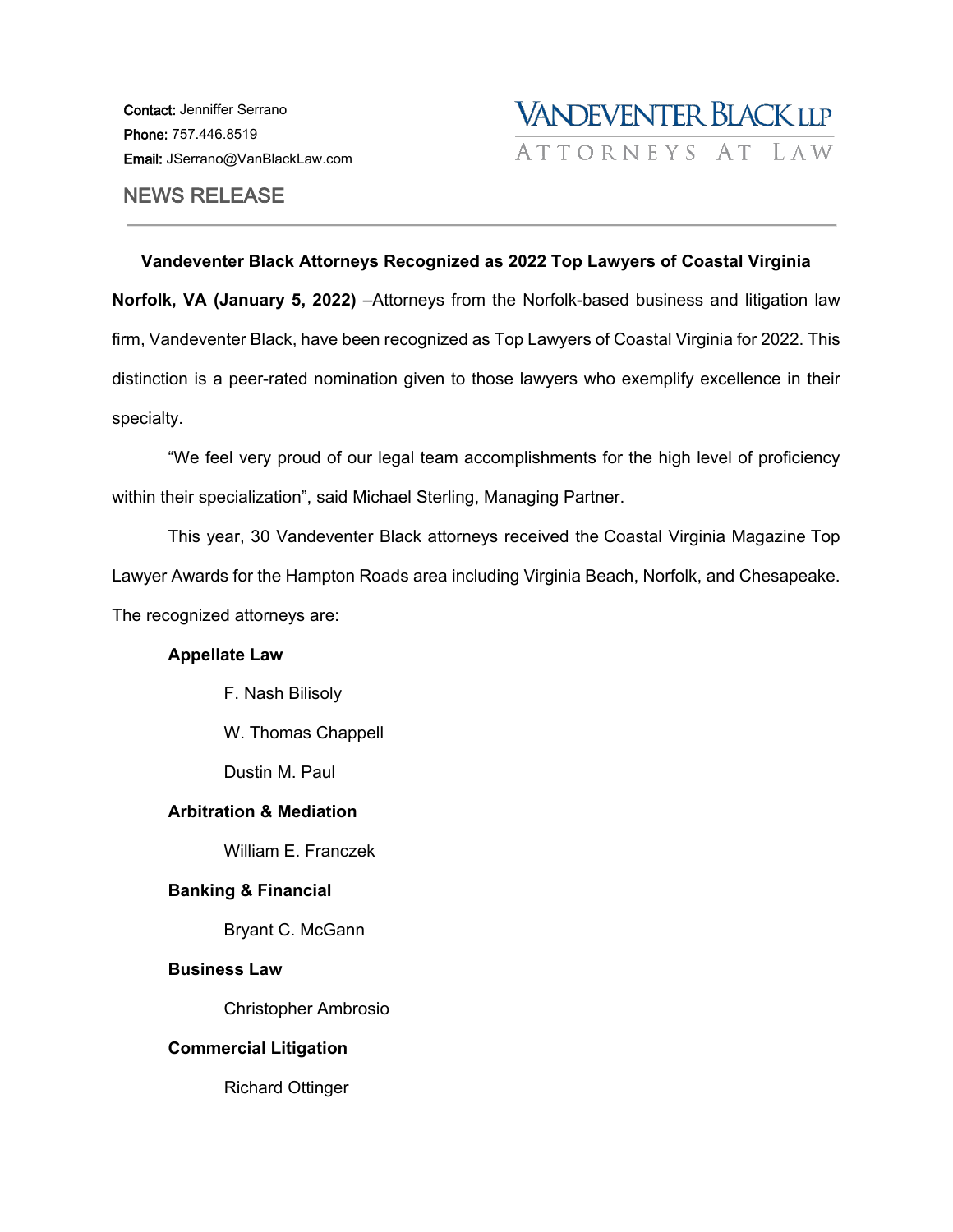Contact: Jenniffer Serrano Phone: 757.446.8519 Email: JSerrano@VanBlackLaw.com

# NEWS RELEASE



Edward J. Powers

#### **Construction**

James R. Harvey

Neil S. Lowenstein

Michael L. Sterling

#### **Government & Administrative**

Daniel R. Weckstein

# **International Law**

Anthony J. Mazzeo

#### **Intellectual Property Rights**

Jane D. Tucker

## **Labor & Employment**

Anne G. Bibeau

Dean T. Buckius

Arlene F. Klinedinst

# **Land Use Environment**

Patrick A. Genzler

# **Real Estate**

Richard J. Crouch

Ray W. King

James B. Rixey, III

# **Tax Law**